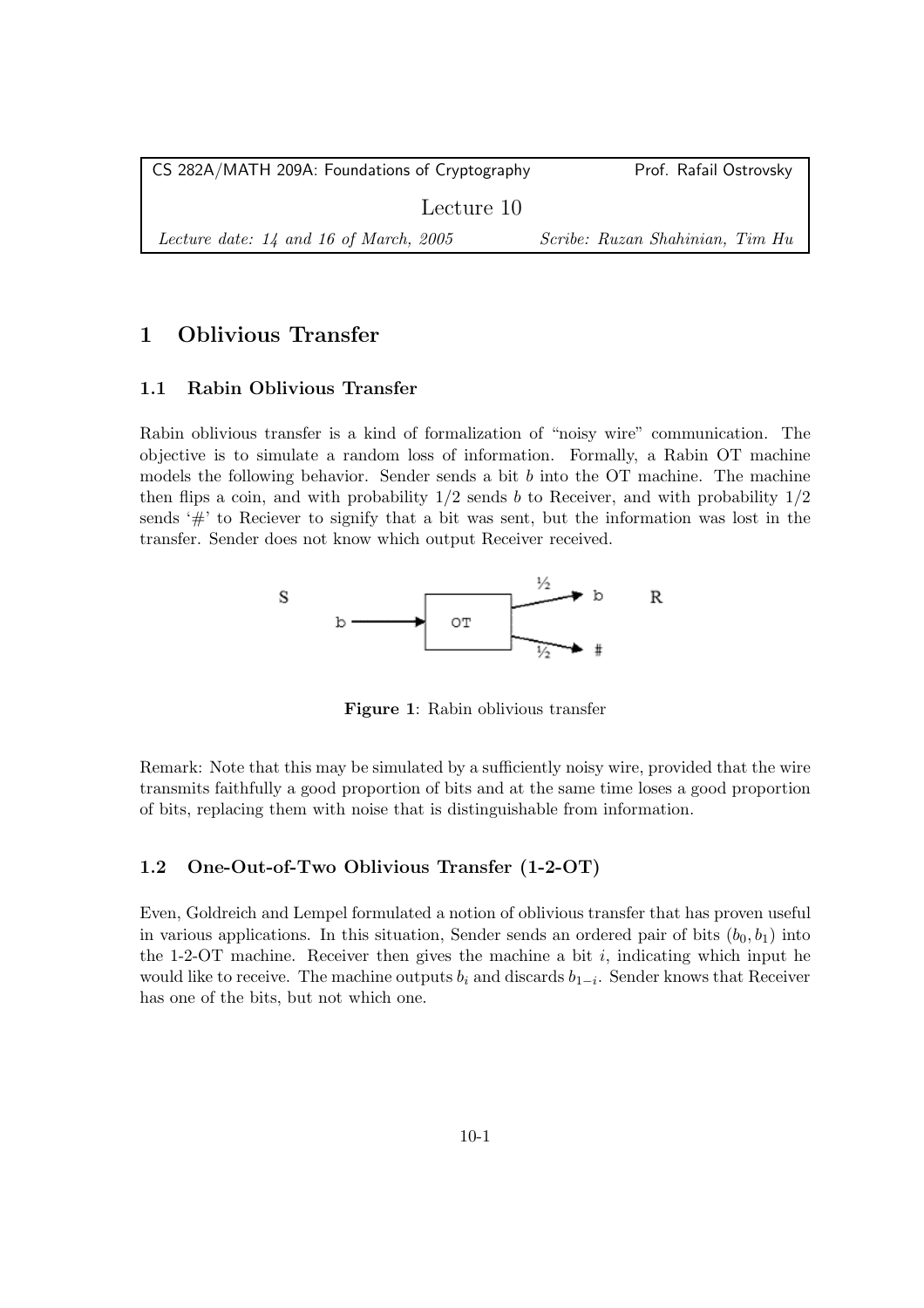

Figure 2: one-out-of-two oblivious transfer

# 1.3 Implementing Oblivious Transfer Using One Out of Two Oblivious Transfer

The two games described above are information theoretically equivalent, as we will see in the following two sections.

Given a 1-2-OT machine as a black box, the protocol for implementing Rabin oblivious transfer is as follows. Here we only show the reduction for honest players.

#### $1-2-OT \Rightarrow$  Rabin OT

- 1. **S** has a bit b which he wants to transmit with a  $1/2$  probability to **R**.
- 2. **S** flips random bits  $r$  and  $l$ .
- 3. S inputs  $b_l := b$  and  $b_{1-l} := r$  into the 1-2-OT machine. I.e. if  $l = 0$ , S inputs  $(b, r)$ . If  $l = 1$ , **S** inputs  $(r, b)$ .
- 4.  $[1-2-OT]^1$  R specifies a bit i to the 1-2-OT machine. Note that the 1-2-OT machine outputs b if and only if  $i = l$ .
- 5.  $[\mathbf{S} \to \mathbf{R}]$  S sends the value of l to  $\mathbf{R}$  in the clear.

After this transfer, Receiver will compare the value of i he picked and the value of l that was sent to him. If  $i = l$ , then he knows that the bit he received from the 1-2-OT machine was b. If  $i \neq l$ , then he knows that he was passed the random bit r; in other words, he received no information about  $b$ . So Receiver has exactly  $1/2$  probability of receiving the intended bit.

<sup>1</sup> Square brackets indicate where an exchange takes place.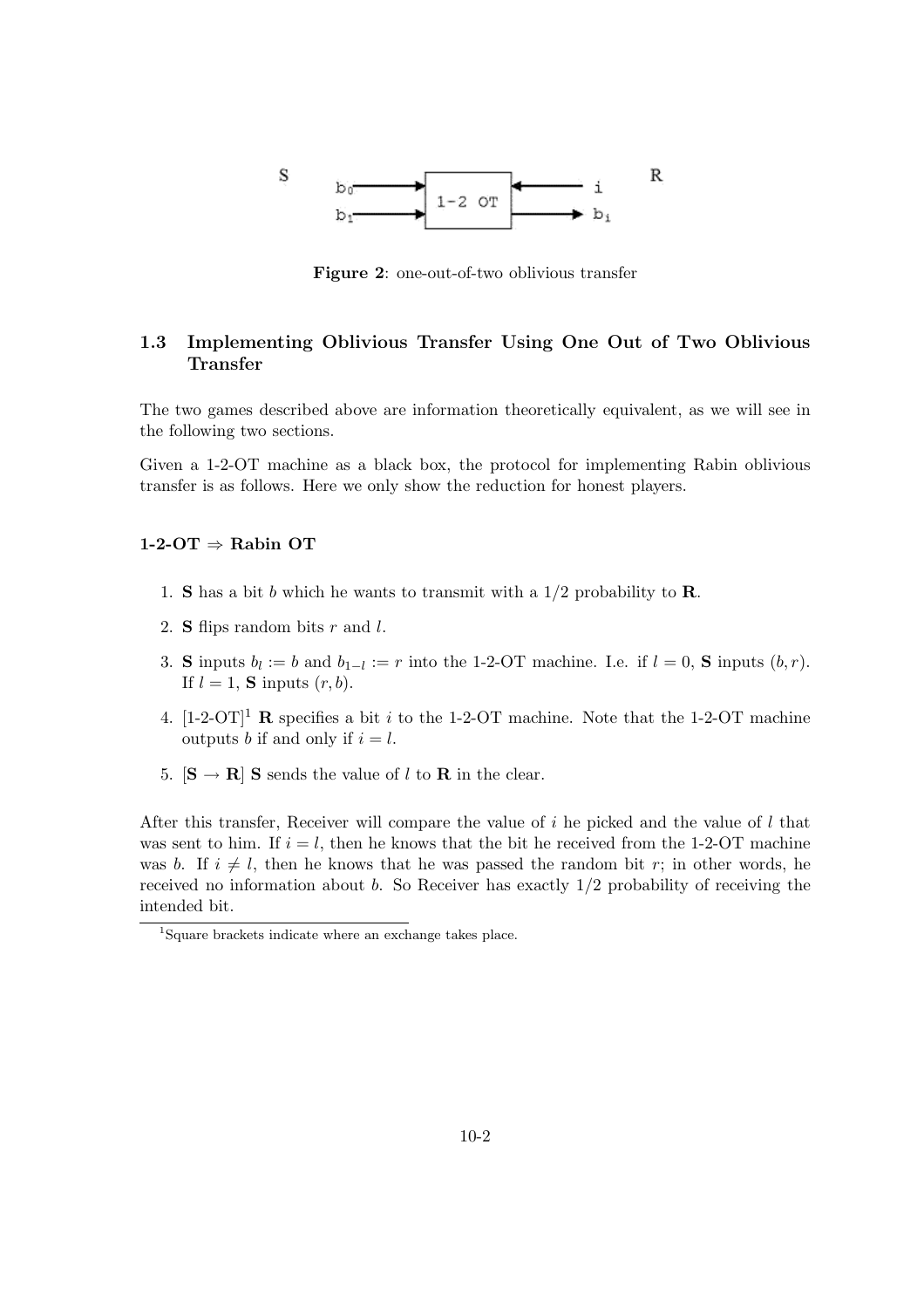# 1.4 Implementing One Out of Two Oblivious Transfer Using Oblivious Transfer

Given a Rabin OT primitive as a black box, the protocol for implementing a one-out-of-two oblivious transfer is as follows. Again, we only show the reduction for honest players.

## Rabin OT  $\Rightarrow$  1-2-OT

- 1. [OT] S inputs a large (say, length 3n) string of random bits  $\vec{s}$  into the OT machine, which relays the bits to **R**, replacing approximately half of them with ' $\#$ '.
- 2.  $[\mathbf{R} \to \mathbf{S}]$  **R** sends to **S** two sets of disjoint indices  $I_0, I_1 \subseteq \text{dom}(\vec{s})$  chosen at random satisfying:
	- (a)  $I_0$ ,  $I_1$  are of size *n*.
	- (b) One of the sets corresponds to a random subset of places in  $\vec{s}$  where **R** received perfect information, i.e. no '#'s. The index of this set (either  $I_0$  or  $I_1$ ) acts as the  $i$  in the description of 1-2-OT transfer.
	- (c) The other set is chosen at random.
- 3.  $[\mathbf{S} \to \mathbf{R}]$  S chooses the two bits  $(b_0, b_1)$  that he would like to send by 1-2-OT, and sends to **R**  $(b_0 \bigoplus_{i \in I_0} s_i, b_1 \bigoplus_{i \in I_1} s_i)$ .

Note that in step 1, by the Chernoff bound, the probability that Receiver received less then n or more than  $2n$  many '#'s is exponentially small. Therefore, except for an exponentially small number of trials, in step 2 it is possible for Receiver to find an index set satisfying (b), and the set chosen in (c) must contain at least one '#'. Th us he knows exactly one of  $\bigoplus_{i\in I_0} s_i$  and  $\bigoplus_{i\in I_1} s_i$ , and he can calculate exactly one of  $(b_0, b_1)$ .

#### 1.5 Implementation of 1-2 OT

Alternatively we may implement oblivious transfers from cryptographic assumptions. First we will need the notion of an enchanced function.

**Definition 1** A function  $f: X \to Y$  is enchanced if there is a polynomial time sampling algorithm that samples Y with the same distribution as  $f$ , but for this sampling algorithm, it is hard to invert f.

Note that for  $f$  a one-way permutation an enchancing algorithm is immediate, by picking y at random. Now, the protocol.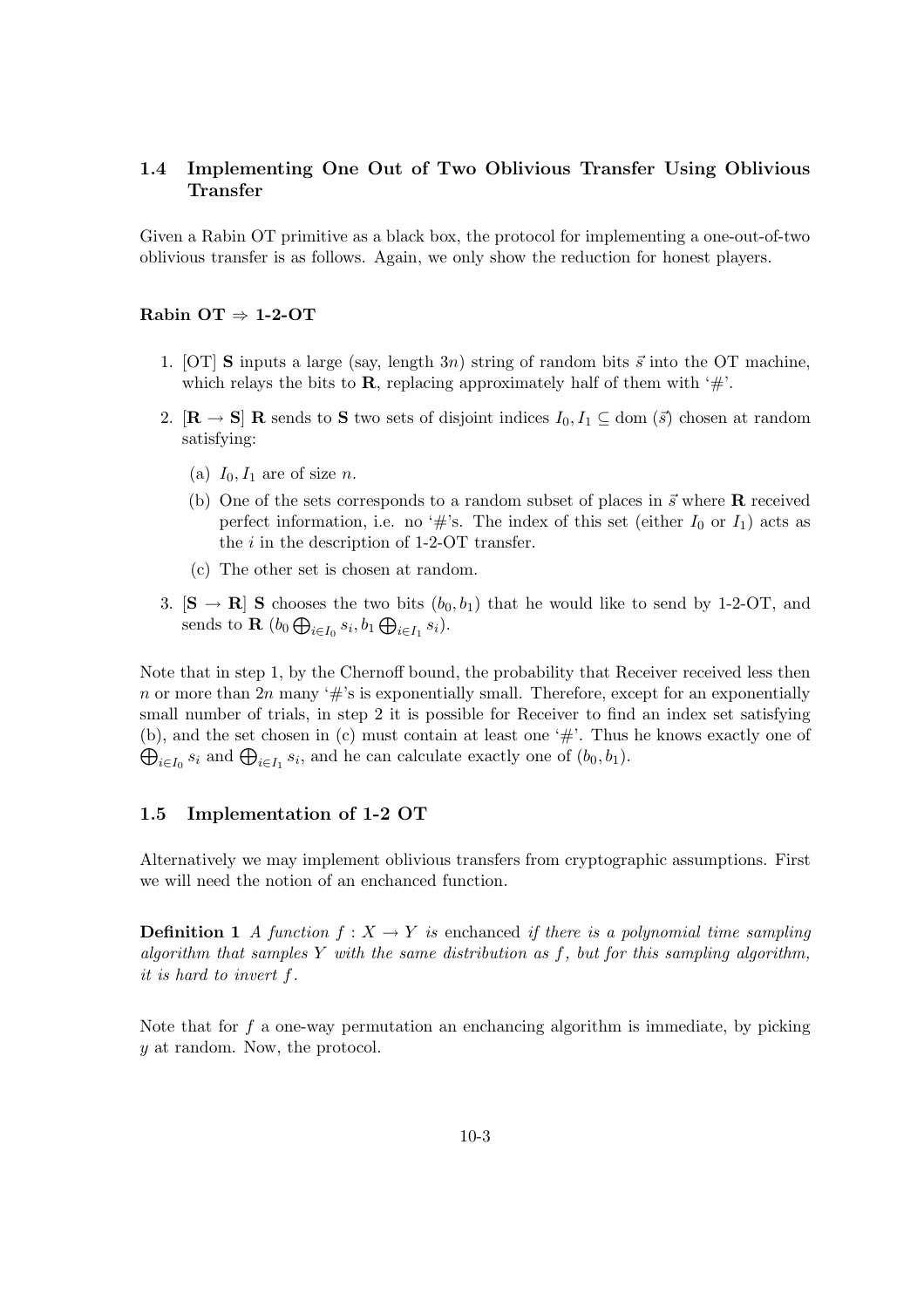- 1. S fixes an enchanced trapdoor permutation f for which he knows the inverse, and a hard-core bit operation  $HCB$  for f.
- 2.  $[\mathbf{S} \rightarrow \mathbf{R}]$  S sends f and HCB to R.
- 3.  $[\mathbf{R} \to \mathbf{S}]$  Depending on the selection bit i, **R** takes a random  $x_i$  and computes  $y_i =$  $f(x_i)$ . It also randomly generates  $y_{1-i} \in \text{ran } f$  (this is possible since f is an enchanced trapdoor permutation). Then **R** sends back  $y_0$  and  $y_1$ .
- 4.  $[\mathbf{S} \to \mathbf{R}]$  S then computes  $x_0 = f^{-1}(y_0)$  and  $x_1 = f^{-1}(y_1)$ , and sends to  $\mathbf{R}$   $b_0 \oplus$  $HCB(x_0)$  and  $b_1 \oplus HCB(x_1)$ .

Now, since **R** knows  $x_i$ , it can compute  $HC(x_i)$ , and then compute  $b_i$ . Assuming that **R** was honest in step 3, and really chose  $y_{1-i}$  without knowing the inverse, it cannot compute the inverse  $x_{1-i}$  and hence its hard-core bit. Thus R cannot compute  $b_{1-i}$ . Because S does not know the selection bit i, he has no idea whether **R** got  $b_0$  or  $b_1$ .

Now suppose **R** cheated by not obtaining  $y_1$  randomly, but instead chose an  $x_1$  at random then computing  $y_1 := f(x_1)$ . Since f is a uniform distribution, **S** would have no way of detecting such behavior. **R** would then in the end know both  $b_0$  and  $b_1$ . The protocol works if R is "honest but curious," but what if he is "malicious?" The solution to this problem will be explained later in this lecture. For now let us work in an honest-but-curious model.

# 2 Two Party Secure Computation

Consider the plight of two millionaires who want to find out who is richer, without letting each other know how much money they have. This is the problem of two party secure computation. In a two party secure computation, two parties  $A$  and  $B$  want to cooperatively run an algorithm where neither party has a complete set of paramaters.

We are given A, B, and a polynomial size circuit  $f(\vec{a}, \vec{b})$  consisting of AND and XOR gates which they would like to compute. The problem is that only A has access to the first half of the input (say,  $\vec{a}$ ) and only B has access to the second half of the input (b). How will they compute  $f(\vec{a}, \vec{b})$  without sharing knowledge of  $\vec{a}$  and  $\vec{b}$ ? We will build a protocol such that at every intermediate stage of the computation of  $f$ ,  $A$  and  $B$  will have a "share" of the output of that stage. The value of each wire is represented as two bits, one bit held by A and the other by B such that their XOR is the value of the wire. Initially, inputs held by A will be split into two such bits for each input bit, where A gives to B a share, and B does the same with its inputs. Now they have to compute the circuit consisting of  $oplus$  and  $\cdot$ gates, maintaining the secrecy.

Formally, A will have a record of bits  $T^A$  used in the computation and B will have a similar record  $T^B$  such that the actual bits used in the computation of  $f(\vec{a}, \vec{b})$  are  $\{x^A \oplus x^B : x^A \in$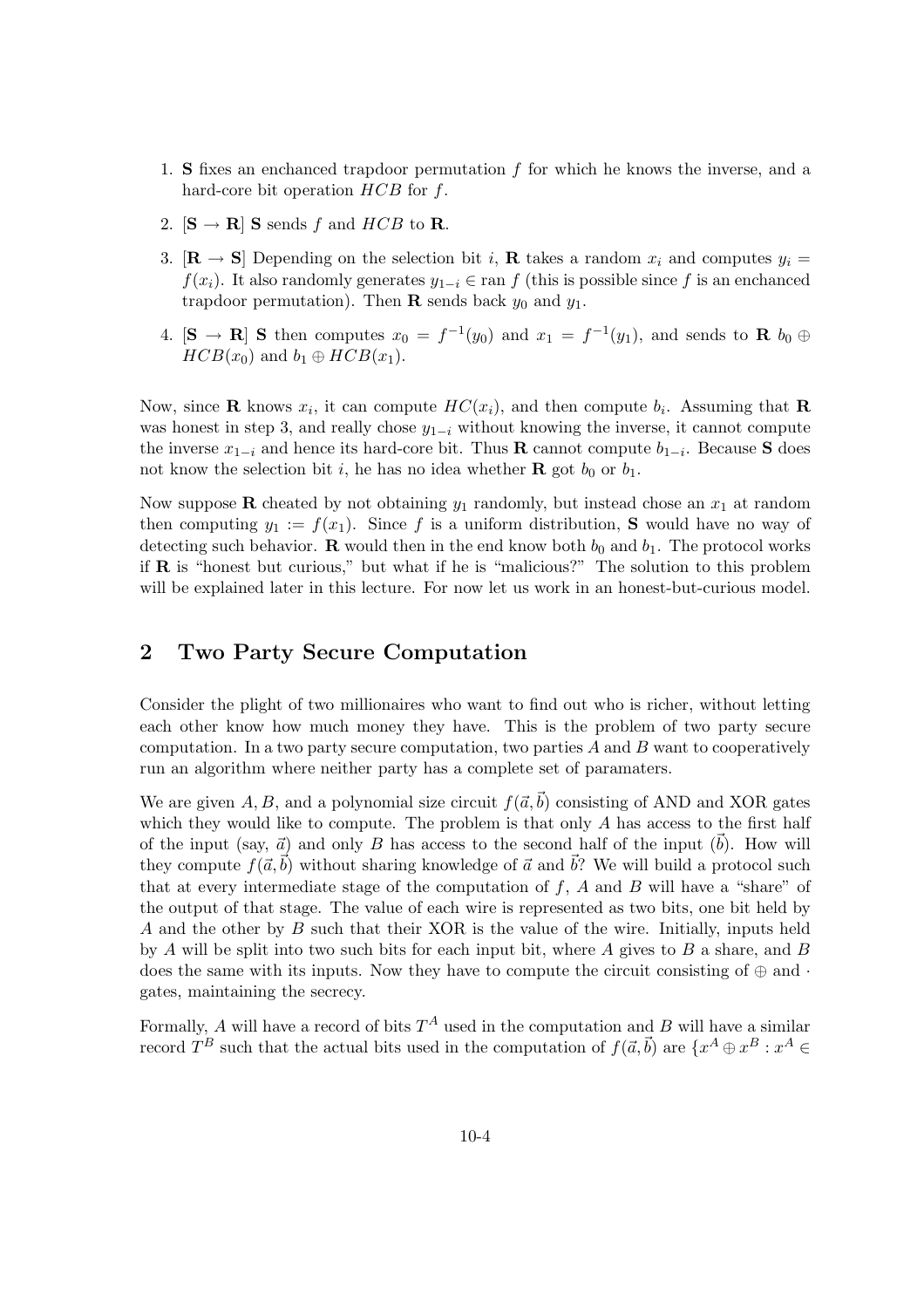$T^A$ ;  $x^B \in T^B$ . Moreover A and B will never be required to reveal information about their shares T. This is done as follows.

## Initialization

- 1. A generates a random string  $\vec{a}^B$  and computes  $\vec{a}^A := \vec{a} \oplus \vec{a}^B$ .
- 2.  $[A \rightarrow B] A$  sends  $\vec{a}^{\vec{B}}$  to B.
- 3. B generates a random string  $b^{\vec{A}}$  and computes  $b^{\vec{B}} := \vec{b} \oplus b^{\vec{A}}$ .
- 4.  $[B \rightarrow A] B$  sends  $b^{\vec{A}}$  to A.

**XOR** gates: A and B have some  $x = x^A \oplus x^B$  and  $y = y^A \oplus y^B$ , where A knows  $x^A$ and  $y^A$ , and B knows  $x^B$  and  $y^B$ , and they wish to compute  $x \oplus y$ . But since  $x \oplus y =$  $(x^A \oplus x^B) \oplus (y^A \oplus y^B) = (x^A \oplus y^A) \oplus (x^B \oplus y^B)$ , each party can compute their own share of the sum without cooperation from the other party.

- 1. A computes  $(x \oplus y)^A := x^A \oplus y^A$ .
- 2. B computes  $(x \oplus y)^B := x^B \oplus y^B$ .

AND gates: A and B have some  $x = x^A \oplus x^B$  and  $y = y^A \oplus y^B$  and they wish to compute  $x \cdot y$ .

$$
x \cdot y = (x^{A} \oplus x^{B}) \cdot (y^{A} \oplus y^{B})
$$
  
=  $(x^{A} \cdot y^{A}) \oplus (x^{B} \cdot y^{A}) \oplus (x^{A} \cdot y^{B}) \oplus (x^{B} \cdot y^{B})$ 

Now A can compute  $x^A \cdot y^A$  and B can compute  $x^B \cdot y^B$ , but without revealing their share of x and y, they must compute  $x^B \cdot y^A$  and  $x^A \cdot y^B$ . This is done by oblivious transfer. Let M be a 1-2-OT machine. We first handle the case of  $x^A \cdot y^B$ .

- 1. A generates a random bit  $r^A$ .
- 2. A inputs the pair  $((x^A \cdot 0) \oplus r^A, (x^A \cdot 1) \oplus r^A)$  to M.
- 3. *B* inputs  $y^B$  to *M*.
- 4. [1-2-OT] M outputs  $(x^A \cdot y^B) \oplus r^A$  to B, who stores this as  $w^B$ .

Note that  $x^A \cdot y^B = r^A \oplus w^B$ . Also, B does not get any information from A about  $x^A$ , and A does not get any information from M about  $y^B$ . The case  $x^B \cdot y^A$  is done similarly.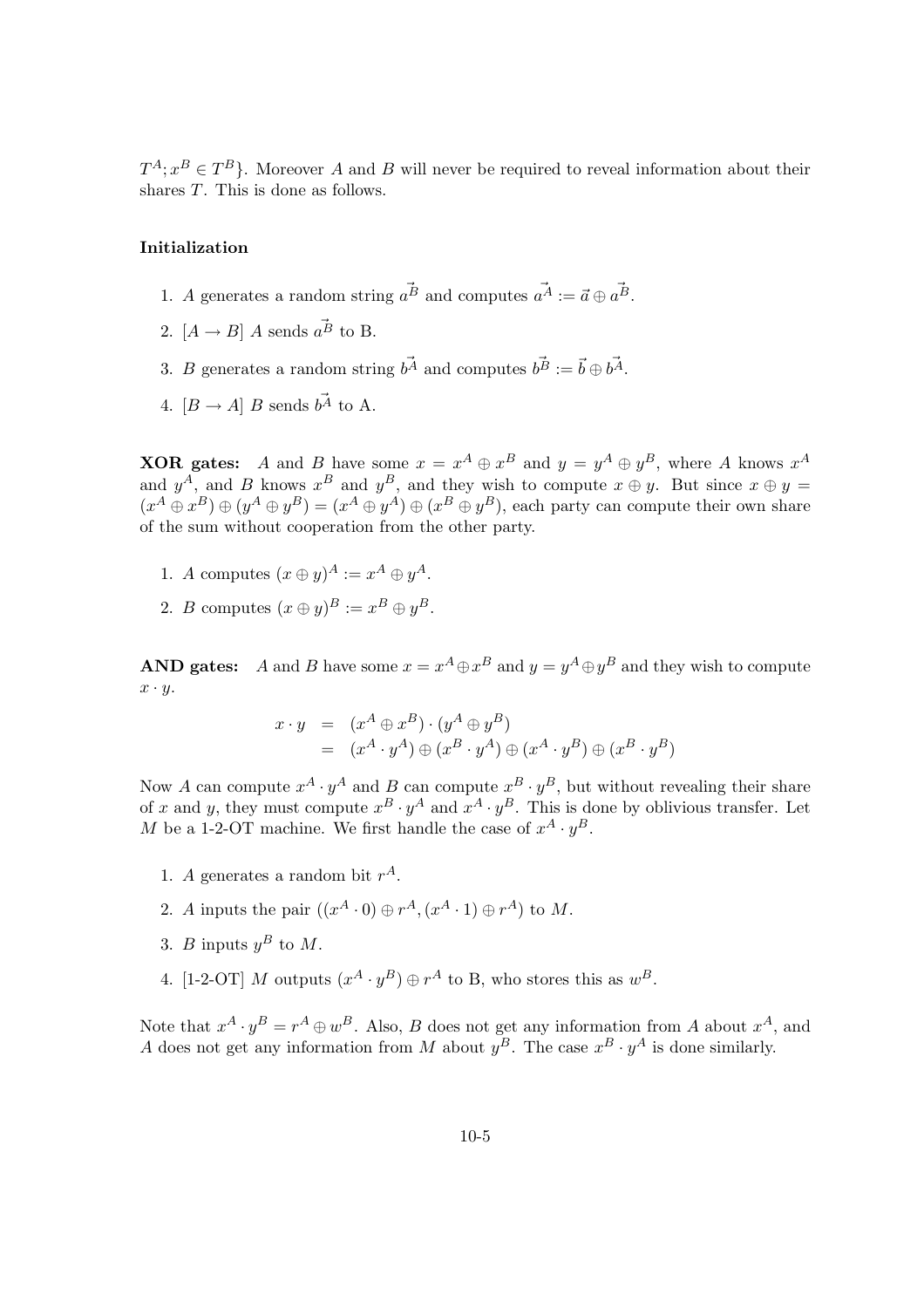- 1. *B* generates a random bit  $r^B$ .
- 2. B inputs the pair  $((x^B \cdot 0) \oplus r^B, (x^B \cdot 1) \oplus r^B)$  to M.
- 3. A inputs  $y^A$  to M.
- 4. [1-2-OT] M outputs  $(x^B \cdot y^A) \oplus r^B$  to A, who stores this as  $w^A$ .

Finally, A and B can assemble their shares.

- 1. A computes  $(x \cdot y)^A := (x^A \cdot y^A) \oplus r^A \oplus w^A$ .
- 2. B computes  $(x \cdot y)^B := (x^B \cdot y^B) \oplus r^B \oplus w^B$ .

Lastly, when they compute the output of the "output" wire of the circuit, they can combine their shares and learn the output of the function.

# 3 Coin Flip Into the Well

We wish to have Alice assign a random bit to Bob over which he has no control; yet, Alice should have no knowledge of the bit. In real life, we might ask Bob to stand beside a deep well, deep enough to be inaccessible to Bob, but shallow enough that the bottom is still visible. Alice will stand from some distance away and toss a coin into the well for Bob, but she is not allowed near the well. Now, it is true that, unless the coin has some magical power of its own, Bob may simply lie about the outcome of the coin toss, as Alice would (and should) never know. Let us suspend this concern until later; first we model this game in practical terms. We will give the coin magical powers later.

Let c be a predetermined commitment scheme.

- 1. *B* flips a random bit  $r_1$ .
- 2.  $[B \rightarrow A]$  B sends  $c(r_1)$  to A.
- 3.  $[A \rightarrow B]$  A sends a random bit  $r_2$  to B.
- 4. B computes the result of the coin flip  $r := r_1 \oplus r_2$ .

Of course, B can still assign r arbitrarily, as A has no way of decommitting  $c(r_1)$  by herself.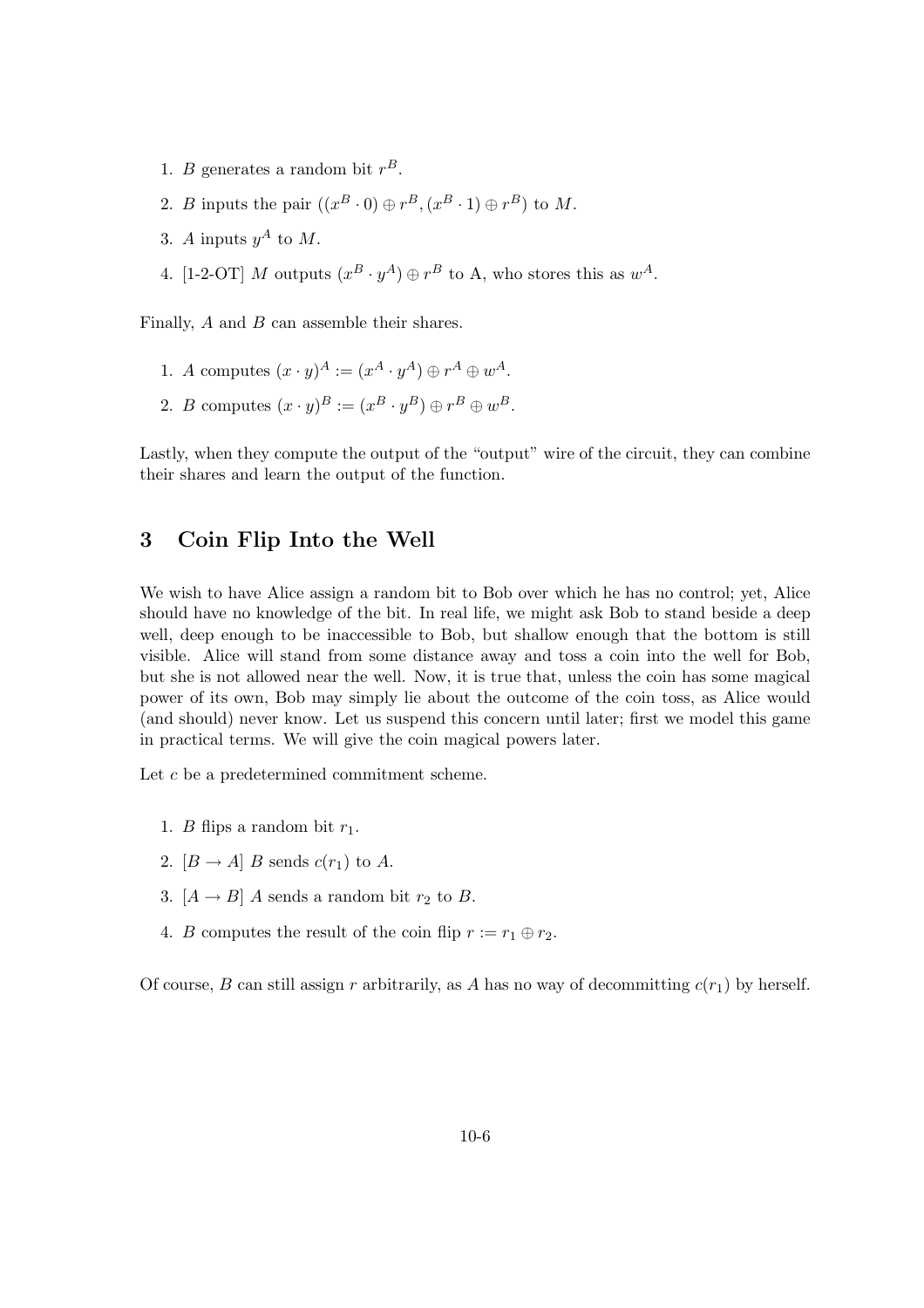#### 3.1 Malicious Players

Let us return to the problem of protocols which call for  $B$  to make secret, but honest, coin flips. Suppose we have reached such a point in a hypothetical exchange. It is  $B$ 's turn to talk, and the protocol requires him to send some message  $f(T, \vec{r})$ , where f is a deterministic function of T, the transcript of the conversation recorded so far, and a secret random  $\vec{r}$ . We will modify this protocol to prohibit B from fixing  $\vec{r}$  in his favor.

- 1. B generates a random string  $\vec{r}_1$ .
- 2. B sends  $c(\vec{r}_1)$  to A.
- 3. A sends a random bit  $\vec{r}_2$  to B.
- 4. B computes the result of the coin flip  $\vec{r} := \vec{r}_1 \oplus \vec{r}_2$ .
- 5. B sends the message  $\alpha := f(T, \vec{r}).$

Now, how can B prove that his message  $\alpha$  was according to protocol? That is, he must convince A that  $\alpha = f(T, \vec{r}_1 \oplus \vec{r}_2)$ , for some  $\vec{r}_1$  that is the decommitment of  $c(\vec{r}_1)$ . Now,  $f$  must be a polynomial time algorithm, since  $B$  has only polynomially many computing resources. So this statement

 $(\exists$  a decommitment scheme  $d)[\alpha = f(T, d(c(\vec{r}_1)) \oplus \vec{r}_2)]$ 

is an NP-statement. Thus, by NP-completeness it can be reduced to graph 3-colorability, that is, " $G$  is 3-colorable" for some graph  $G$  which can be computed in polynomial time and hence both  $A$  and  $B$  can agree upon.  $B$ 's proof to  $A$  consists of a zero-knowledge proof that G is indeed 3-colorable.

Though this protocol is polynomial-time, it is inefficient. For each message sent by  $B, A$ and B exchange extra messages to ensure that B follows the honest protocol. This can be improved on various counts, as we will see next quarter.

## 3.2 Example: "Poker Over the Phone"

This technique, combined with two-party secure computation, can also be generalized to simulate an objective third party. Suppose a protocol calls for a third party  $M$  to output some message  $f(T, \vec{r})$  to A but not to B, where f, T,  $\vec{r}$  are as before. There are two obstacles here; A and B must jointly generate a random  $\vec{r}$  which neither has knowledge of, and they must compute f without letting  $B$  know the result. Both problems are easily solved given previous constructions.